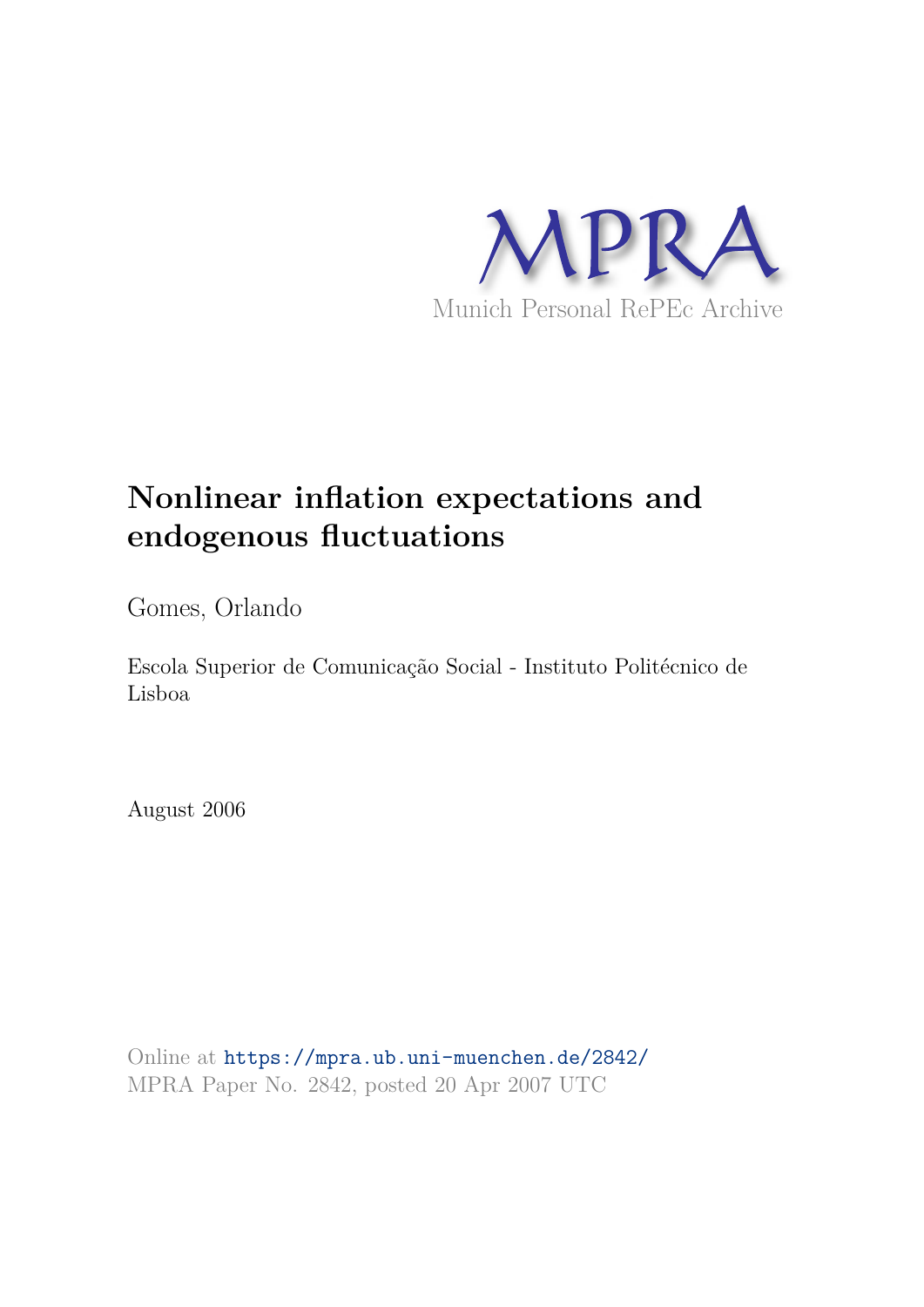## Nonlinear Inflation Expectations and Endogenous Fluctuations

Orlando Gomes<sup>∗</sup>

Escola Superior de Comunicação Social [Instituto Politécnico de Lisboa] and Unidade de Investigação em Desenvolvimento Empresarial [UNIDE/ISCTE].

- August, 2006 -

#### **Abstract**

The standard new Keynesian monetary policy problem is, in its original presentation, a linear model. As a result, only three possibilities are admissible in terms of long term dynamics: the equilibrium may be a stable node, an unstable node or a saddle point. Fixed point stability (a stable node) is generally guaranteed only under an active monetary policy rule. The benchmark model also considers extremely simple assumptions about expectations (perfect foresight is frequently assumed). In this paper, one inquires how a change in the way inflation expectations are modelled implies a change in monetary policy results when an active Taylor rule is taken. By assuming that inflation expectations are constrained by the evolution of the output gap, we radically modify the implications of policy intervention: endogenous cycles, of various periodicities, and chaotic motion will be observable for reasonable parameter values.

Keywords: Monetary policy, Taylor rule, Inflation expectations, Endogenous business cycles, Nonlinear dynamics and chaos.

JEL classification: E52, E32, C61.

 $\overline{a}$ 

<sup>∗</sup> Orlando Gomes; address: Escola Superior de Comunicação Social, Campus de Benfica do IPL, 1549- 014 Lisbon, Portugal. Phone number: + 351 93 342 09 15; fax: + 351 217 162 540. E-mail: ogomes@escs.ipl.pt.

Acknowledgements: Financial support from the Fundação Ciência e Tecnologia, Lisbon, is grateful acknowledged, under the contract No POCTI/ECO/48628/2002, partially funded by the European Regional Development Fund (ERDF).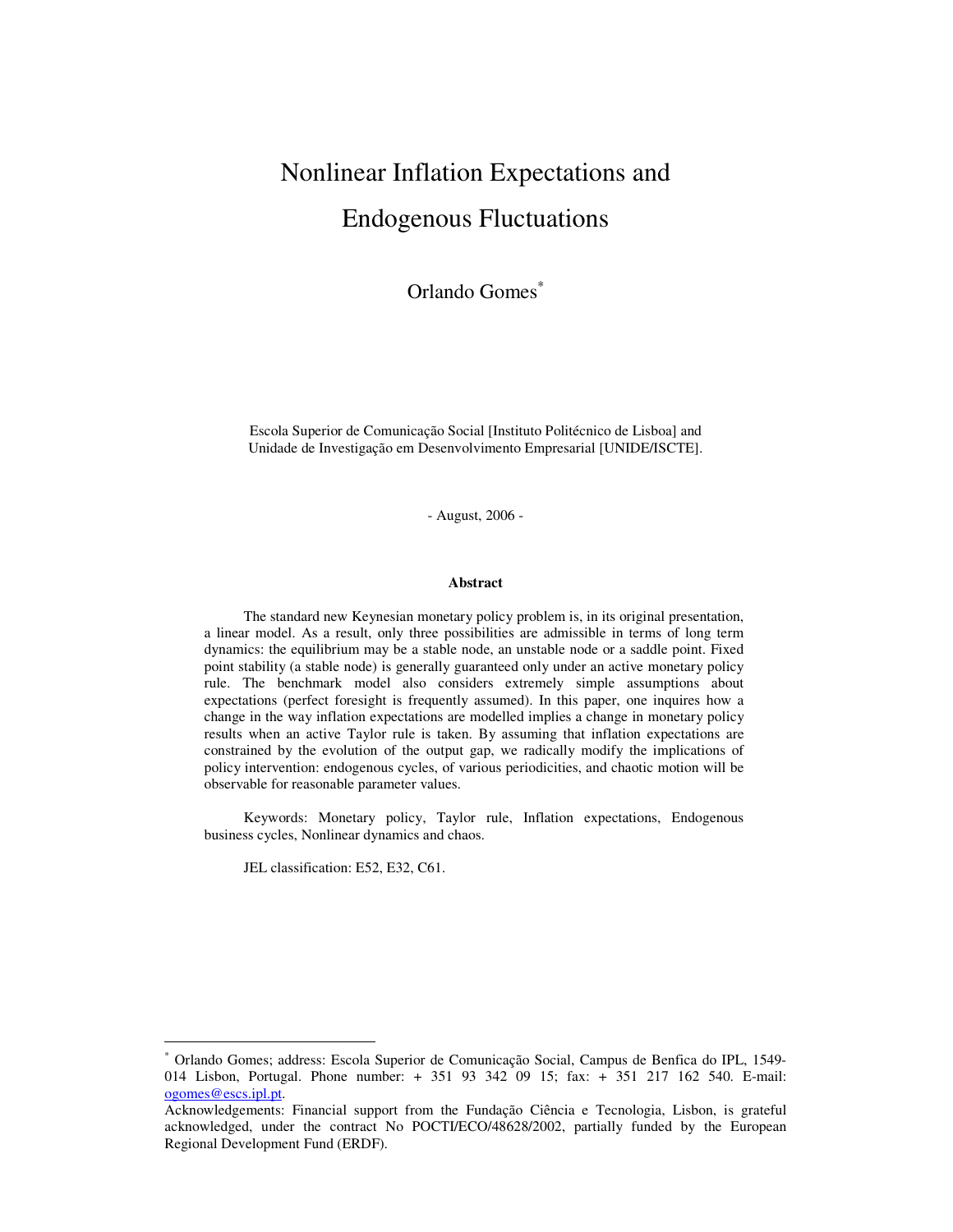#### **1. Introduction**

The success of monetary policy intervention in controlling inflation in most of the developed world along the past few decades is the result, among other factors, of the change in the theoretical paradigm followed in macroeconomic science. Since the famous analysis about the inconsistency problem [Kydland and Prescott (1977), Barro and Gordon (1983)], it is widely accepted that the main goal of monetary policy should consist in fighting price instability, rather than worrying about real stabilization. This idea became clearer with the development of the model that has gained the central position in the explanation of central banks behaviour: the new Keynesian monetary policy problem [see, among many others, Goodfriend and King (1997), Clarida, Gali and Gertler (1999) and Woodford (2003)].

The benchmark new Keynesian model has been built over the staggered pricesetting analysis of Calvo (1983), which has allowed recovering the Phillips curve relation. It is admissible to establish a relation between the contemporaneous values of the inflation rate and of the output gap, through a parameter that reflects the degree of price stickiness; when this relation is augmented by a term that relates the present period's inflation with expectations about future inflation, we can establish the central piece of the new monetary policy paradigm, which is the 'new Keynesian Phillips curve' [this denomination was initially proposed by Roberts (1995)].

Alongside with the aggregate supply relation that the Phillips curve defines, another state constraint is essential to describe the short run environment in which monetary authorities are compelled to take decisions; this is an IS equation that describes how the real economic activity responds to changes in the real interest rate.

With the knowledge of the previous two state equations, the central bank has a problem to solve, which is to maintain price stability and, if possible, to guarantee some positive difference between effective output and its potential level (if this does not hurt the inflation objective). The most immediate solution for this problem would be to consider an optimal control setup, under which the central bank minimizes the distance between the observed inflation rate and output gap relatively to the target values it defines. The constraints of this intertemporal problem are the Phillips curve and the IS equations. The control variable is the nominal interest rate, i.e., the monetary authority chooses the time path of the interest rate that optimizes its utility function in time.

If one considers the benchmark version of the optimizing model, a problem arises: the optimal interest rate path does not correspond to a stable path, and therefore the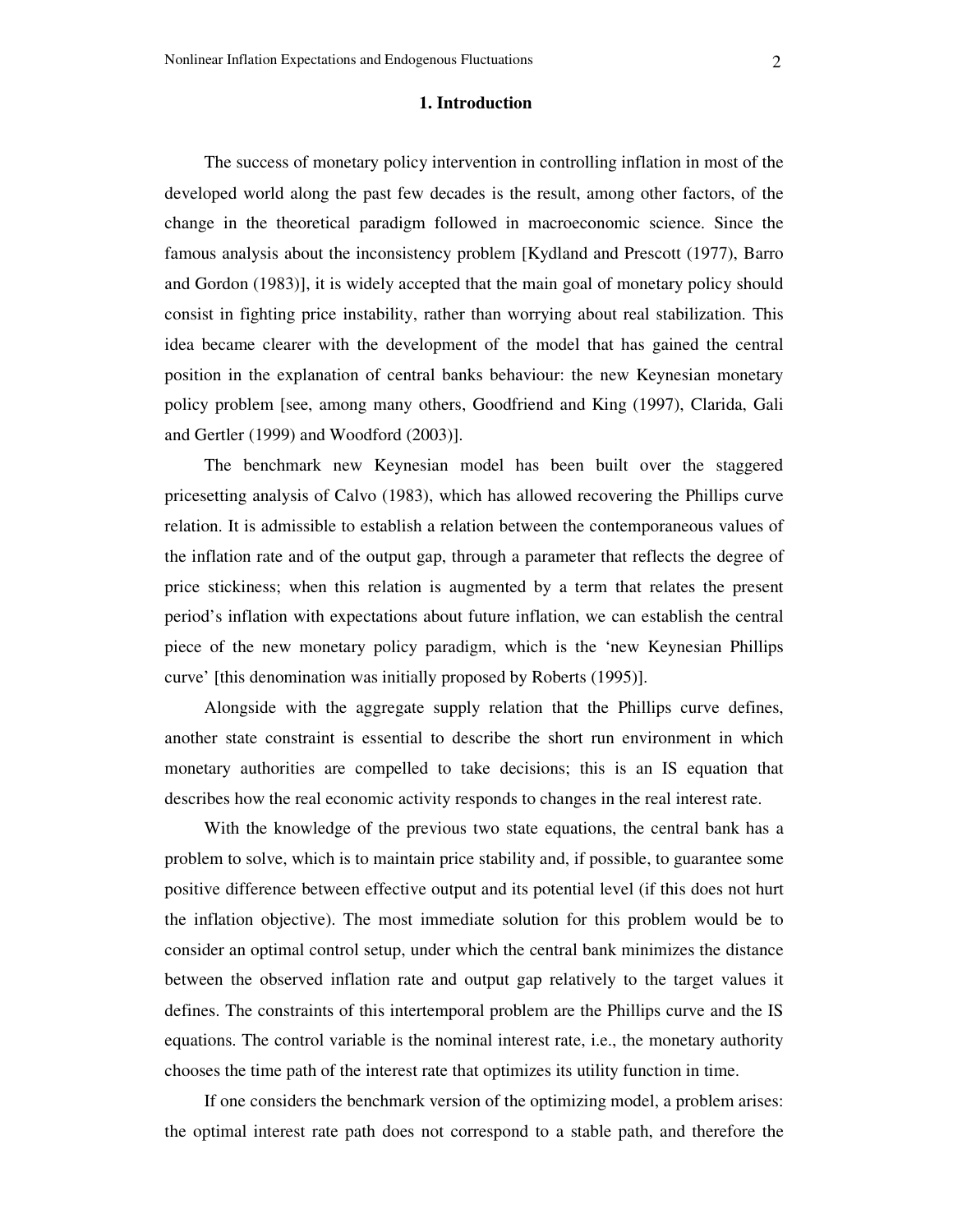intended long term optimal values of inflation and output are not accomplished. In this sense, the stability of the equilibrium becomes a central issue in the way monetary policy is conducted. If optimal policy is not stable, it is necessary to find a less than optimal result that guarantees stability. This is generally assured by assuming an ad-hoc interest rate rule instead of following the optimal path.

The influential work of Taylor (1993) and the huge amount of literature that it has originated seems to give a satisfactory answer to the stability concern [see, among many others, McCallum and Nelson (1999), Benhabib, Schmitt-Grohé and Uribe (2001), Svensson and Woodford (2003), Benigno and Woodford (2005)]. It has become widely accepted that an active Taylor rule (i.e., a monetary policy rule under which in response to an increase in inflation the central bank raises the nominal interest rate by more than the increase in inflation), has stabilizing effects. Intuitively, this appears correct: inflationary pressures are fought by a monetary policy that triggers an increase in the real interest rate, which should have the effect of slowing down aggregate demand and, therefore, sustain the rise in the general price level.

The described monetary policy problem is essentially linear. Replacing in the IS curve the nominal interest rate by a rule in which this rate is dependent on inflation (and also on the output gap), the reduced form of the problem will be a system of two difference equations where, under perfect foresight, the output gap and the inflation rate depend linearly on previous period values of these two variables (and, also linearly, on eventual stochastic shocks on demand and supply). When changing the linear form of the model the stability result can give place to endogenous cycles, which essentially mean that a public policy oriented to attain price stability may not achieve a full stability result, but it can produce fluctuations, that will be more or less predictable depending on the periodicity of those fluctuations.

Concerning the introduction of nonlinearities, authors follow essentially two paths:

(i) When assuming the optimal problem, the original framework considers a quadratic objective function. Various authors, like Cukierman (2000), Ruge-Murcia (2002, 2004), Nobay and Peel (2003), Dolado, Pedrero and Ruge-Murcia (2004) and Surico (2004), claim that a symmetric objective function does not represent properly the true policy problem (authorities do not perceive as equally important positive and negative deviations from the target values of inflation and output gap). Thus, in this way nonlinearities and the possibility of long term endogenous fluctuations arise in a way that is consistent with empirical evidence.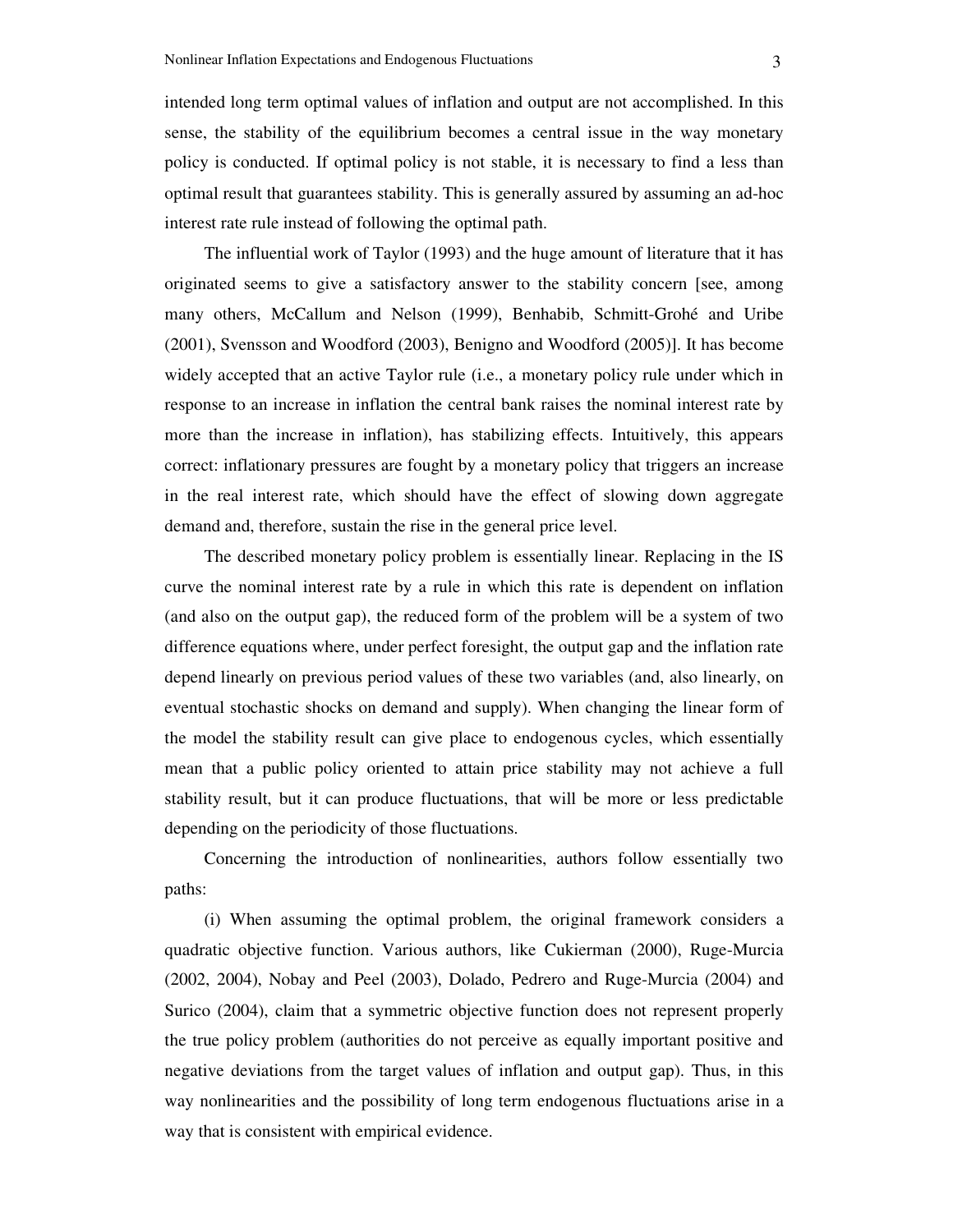(ii) Also consistent with empirical evidence is the fact that the Phillips curve can hardly be modelled through a linear relation. Clark, Laxton and Rose (1996), Debelle and Laxton (1997), Schalling (1999), Tambakis (1999) and Akerlof, Dickens and Perry (2001), among others, present evidence and argue against a linear relation between the inflation rate and the output gap, in the short-run. Gomes, Mendes, Mendes and Sousa Ramos (2006*a*) prove that for a specific functional form of a non linear Phillips curve, endogenous cycles are found, and this corresponds mainly to cases in which no identifiable periodicity is encountered (i.e., when assuming a non linear Phillips curve chaotic motion can be generated for values of parameters that do not depart significantly from empirical data).

In this paper, we consider the non optimal monetary policy model (i.e., we assume a Taylor rule) and linear Phillips and IS equations that are linear in the relation between contemporaneous values. The nonlinearity is introduced by departing from the perfect foresight assumption regarding inflation expectations. This is also a subject debated in the literature, for instance by Jensen (2005), who considers that policy affects expectations about future policy. In Branch and McGough (2006), Gomes (2006) and Gomes, Mendes, Mendes and Sousa Ramos (2006*b*), inflation expectations are modified by considering heterogeneous agents, who predict future inflation in different ways; under bounded rationality (i.e., under a discrete choice mechanism for the switching between expectation rules) chaotic motion is also identified in this case.

In the present case, we depart from perfect foresight by assuming that agents will form expectations about inflation having in consideration the output gap. The rule is as follows: when the output gap is equal to its target value, as defined by the central bank and perceived by private agents, the perfect foresight will hold; if the output gap rises above that benchmark value, then the expected inflation will also rise above the perfect foresight value; if the output gap falls below the target, agents will predict an inflation value below the perfect foresight value; finally, for strong recessions (output gap clearly negative), agents expect inflation to rise faster (that is, strong recessions will be a symptom of an economy where institutions do not work, and therefore the control of price stability does not function properly).

This simple assumption over the original monetary policy problem imposes relevant changes on the dynamic behaviour of variables, namely chaos and cycles of various periodicities are obtained. Therefore, one concludes that monetary policy (under an active interest rate rule) does not yield necessarily a fixed point result, but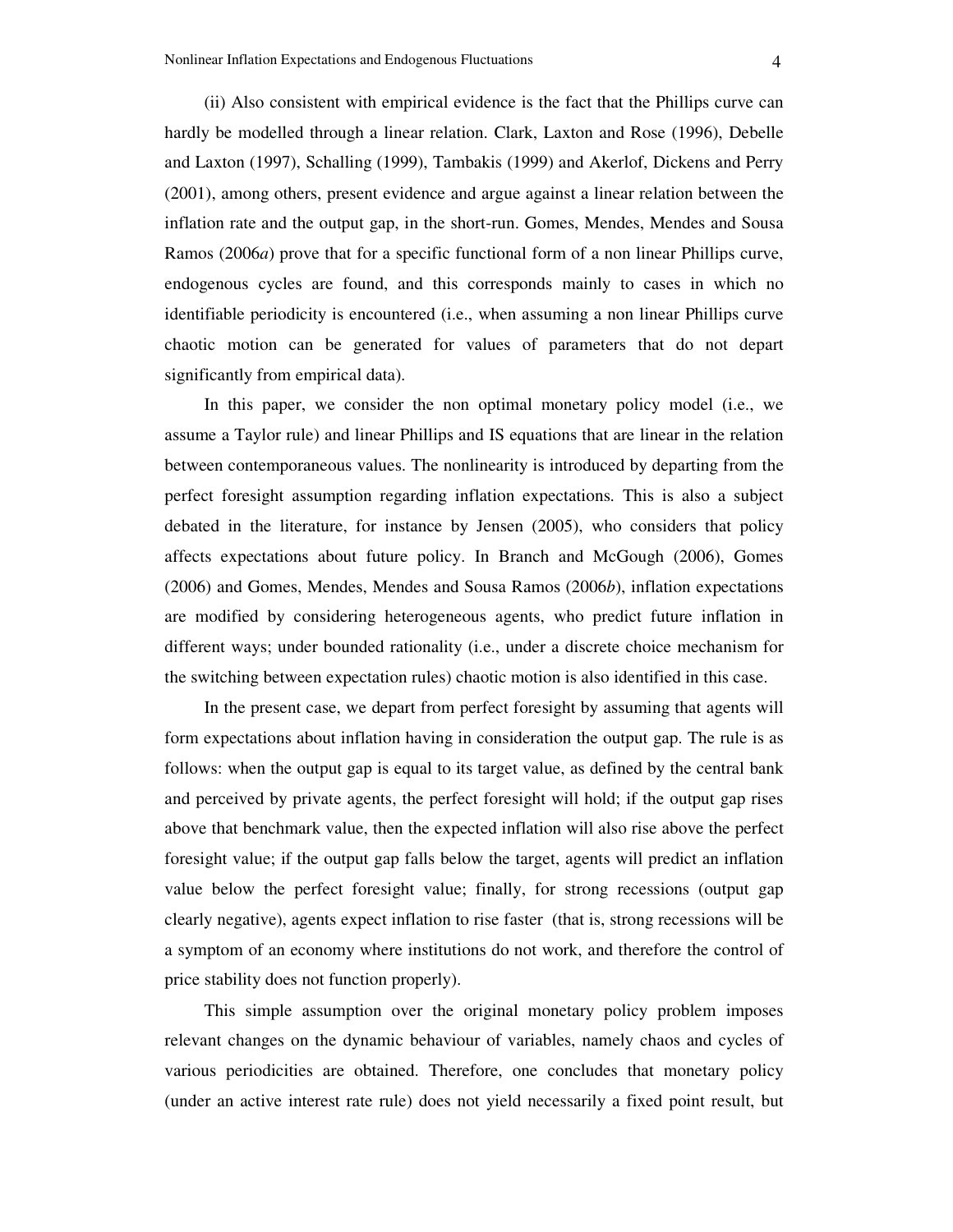cycles of several periodicities are observable, when considering parameter values that intuitively are reasonable.

The remainder of the paper is organized as follows. Section 2 discusses the intuition behind the inflation expectations rule; section 3 presents the analytical structure of the model; section 4 characterizes global dynamics; in section 5, growth issues are addressed; and, finally, section 6 concludes.

#### **2. Inflation Expectations**

The simplest approach to modelling expectations consists in assuming perfect foresight. Under perfect foresight, agents have a complete knowledge about the economy. They know how every other agent will act and how monetary authorities will conduct their policy. In turn, authorities should also understand without doubts the decisions that the private economy take in every moment of time, being as well able to predict and anticipate the decisions of all economic agents. This implies a world where agents' choices become the best response to the choices of third parties.

This approach to expectations is too narrow, implying full information and full efficiency in the use of information. This is why macroeconomics has become increasingly concerned with alternative methods of modelling expectations [learning mechanisms have been adopted to more realistically describe how agents predict future outcomes; see Evans and Honkapohja (2001)]. In the present analysis we ignore any kind of learning mechanism and stick with the perfect foresight assumption that gives place to the fixed point outcome in the presence of an active monetary policy rule; over perfect foresight, one takes an additional assumption that reflects how the private economy responds, in terms of the way it perceives price evolution, to fluctuations in output.

We assume that output gap expectations are solely the outcome of a perfect foresight evaluation:  $E_t x_{t+1} = x_{t+1}$ . The output gap variable is defined as the difference between effective output and potential output (in logs), that is,  $x_t = \ln y_t - \ln \hat{y}_t$ . Relatively to the inflation expectations, the perfect foresight prediction is adjusted by a term that translates the way individuals think the difference between effective and potential output will affect the rise in prices. Thus, we consider  $E_{i} \pi_{i+1} = \pi_{i+1} \cdot \xi(x_i)$ . Function  $\xi(x)$  must be such that when the output gap is equal to some predefined value (that here we consider to be the target value of the central bank for this variable: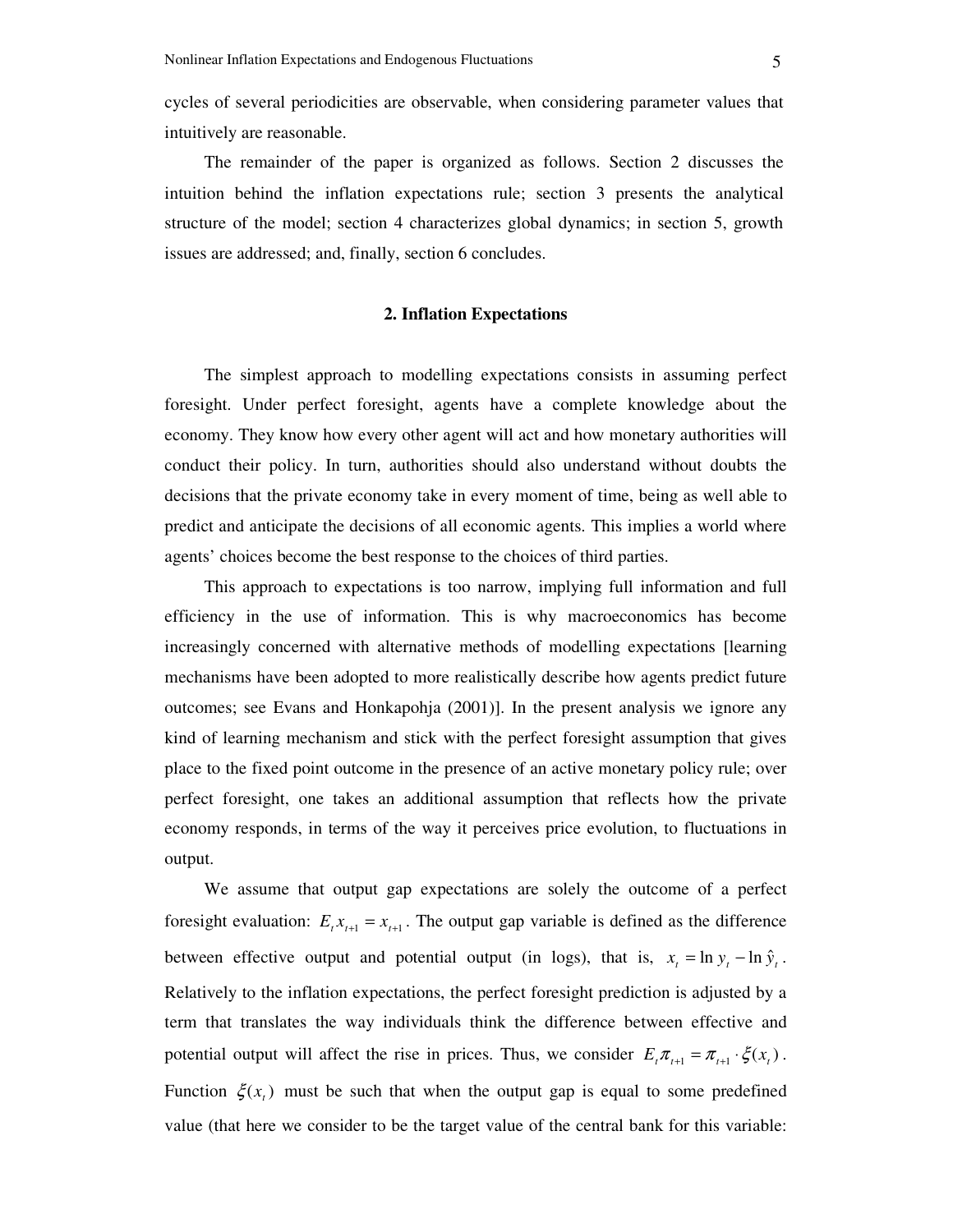*x*<sup>\*</sup>), the value of this function is 1, that is, perfect foresight holds. When  $x_t > x^*$ , the output gap has assumed a value above 'normal', and thus agents will suspect that only a rise in prices will be able to maintain such abnormally high output gap, and hence they will expect prices to rise above the perfect foresight value. If  $x_t < x^*$ , private agents will perceive a slowdown of the economic activity, and therefore they introduce a penalty term in their predictions, which means that the expected inflation value will remain below the benchmark value.

Finally, when the output gap becomes extremely low relatively to the corresponding target value, this will be understood as a serious problem of economic malfunctioning, probably associated to an inability of the institutions to fulfil their regulatory role, and therefore very low levels (in principle, negative) of the output gap will be understood as eventually producing a faster rise in prices because the monetary authority becomes unable of controlling the production of money and the interest rates.

Figure 1 presents the shape of function  $\xi(x_t)$ , when this obeys to the characteristics described above. Parameter  $\sigma$  is defined in order to present the location of the point in which the function reaches a minimum and therefore the expected inflation is the lowest relatively to the perfect foresight value. Note, as stated, that three areas are identifiable: high inflation is expected in periods of expansion or strong recession; moderate recession implies low expected inflation.



**Figure 1 - Function**  $\xi(x_t)$ .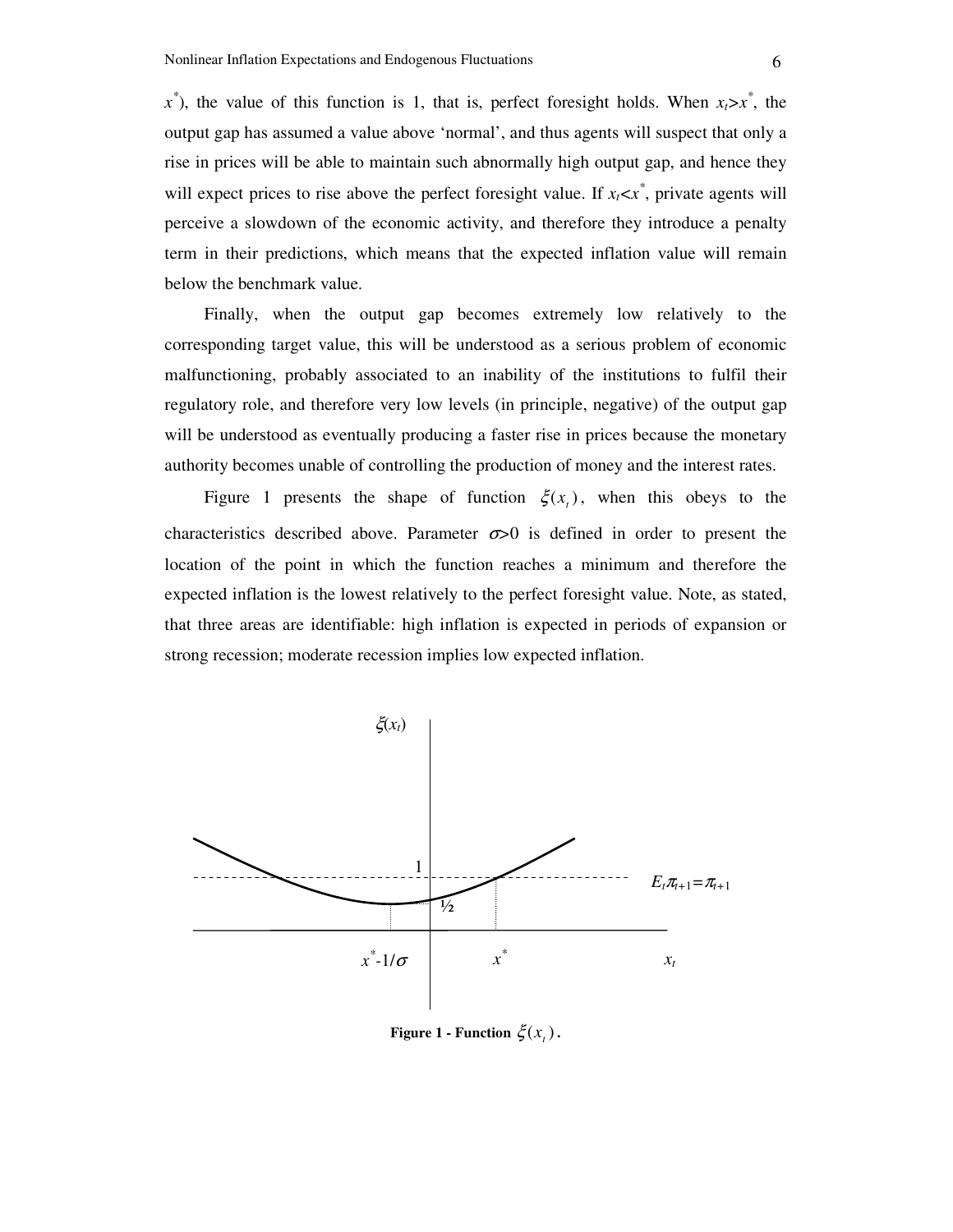The function in figure 1 can be translated analytically as follows:

$$
\xi(x_t) = 1 + \sigma \cdot (x_t - x^*) + \frac{\sigma^2}{2} \cdot (x_t - x^*)^2.
$$

Synthesizing, over the original new Keynesian monetary model one introduces only one modification: we bend the line  $E_t \pi_{t+1} = \pi_{t+1}$  in order to illustrate how individuals and firms react (in terms of price evolution predictions) to the output gap departures from a reference value.

Next section incorporates this assumption in the monetary policy framework.

#### **3. The Monetary Policy Model**

In what follows we describe the main features of the conventional new Keynesian monetary model. The state constraints are, on the demand side, a dynamic IS equation, and, as an aggregate supply relation, a new Keynesian Phillips curve. The first relates the output gap to the expected real interest rate,

$$
x_{t} = -\varphi \cdot (i_{t} - E_{t} \pi_{t+1}) + E_{t} x_{t+1} + g_{t}, \quad x_{0} \text{ given.} \tag{1}
$$

Parameter  $\varphi > 0$  is the output gap - interest rate elasticity and variable  $i_t$  defines the nominal interest rate. Variable  $g_t$  corresponds to a demand stochastic component and it is defined through an autoregressive Markov process,  $g_t = \mu g_{t-1} + \hat{g}_t$ ,  $0 \le \mu \le 1$ ,  $\hat{g}_t \sim \text{iid}(0, \sigma_s^2)$ . Subsequently, we ignore the stochastic component of the equation in order to highlight the presence of endogenous fluctuations.

On the supply side, the Phillips curve relates contemporaneous inflation to the output gap and to the next period inflation expectations,

$$
\pi_t = \lambda x_t + \beta \cdot E_t \pi_{t+1} + u_t, \quad \pi_0 \text{ given.}
$$
\n<sup>(2)</sup>

Parameter  $\lambda \in (0,1)$  defines the degree of price flexibility / stickiness, that is, it is an inflation–output elasticity. The higher the value of this parameter the lower will be the degree of price stickiness or rigidity. Parameter β*<*1 is an intertemporal discount factor, and variable  $u_t$  translates a supply stochastic component, that reflects possible cost push shocks. As in the demand case, an autoregressive process is assumed: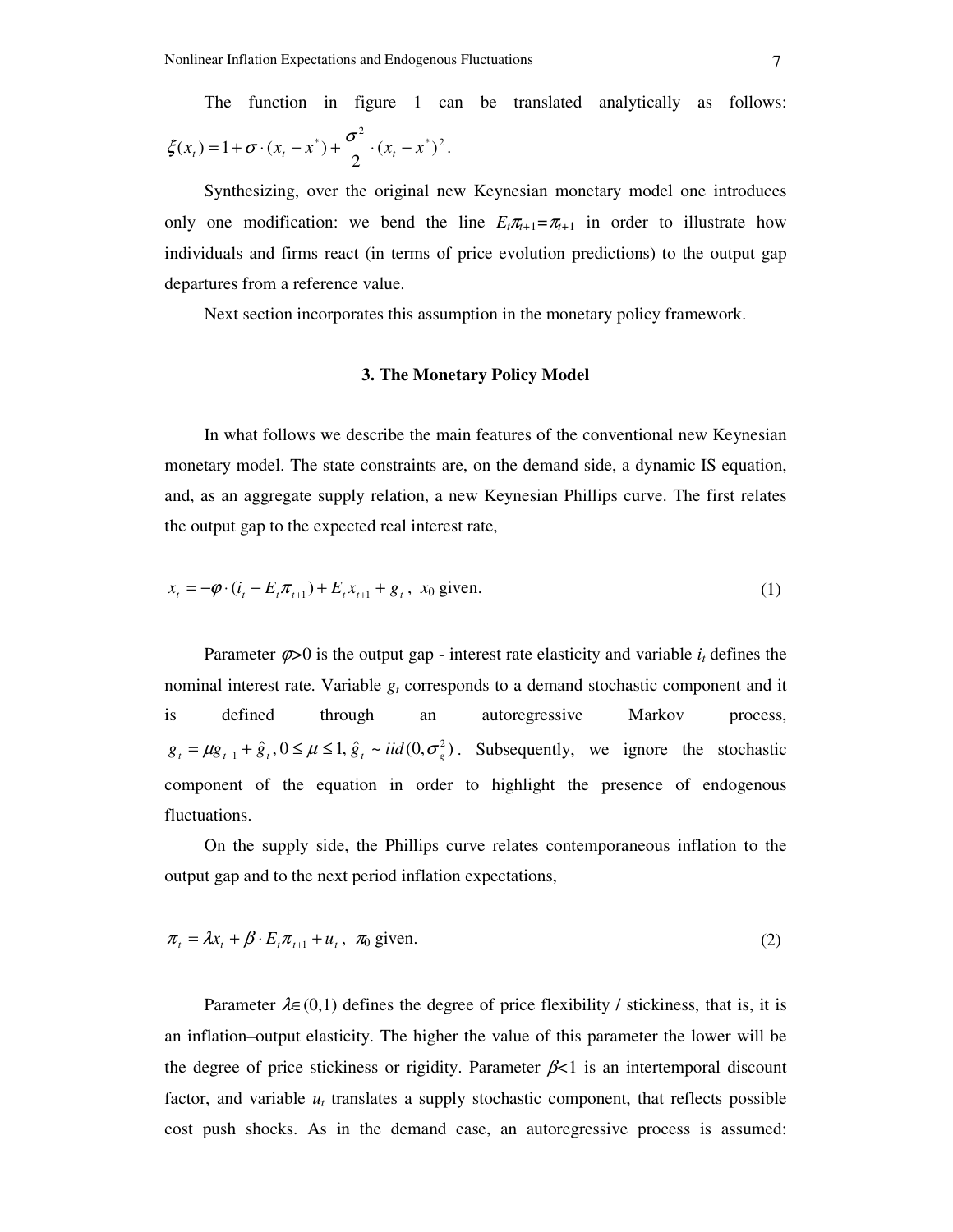$u_t = \rho u_{t-1} + \hat{u}_t$ ,  $0 \le \rho \le 1$ ,  $\hat{u}_t \sim \text{iid}(0, \sigma_u^2)$ ; also as in the demand case, this term is ignored under the discussion of endogenous fluctuations.

To complete the model, one takes a conventional Taylor rule, which is given by the following expression [a similar Taylor rule can be found in Clarida, Gali and Gertler (1999)],

$$
i_i = i^* + \gamma_\pi \cdot (E_t \pi_{t+1} - \pi^*) + \gamma_x \cdot x_t \tag{3}
$$

In expression (3),  $i^*$  defines the equilibrium nominal interest rate,  $\pi^*$  is the inflation target that the central bank sets (low, but positive in order to guarantee relative price variations without the need of nominal decreasing of prices and wages), and  $\gamma_{\pi}$  and <sup>γ</sup>*<sup>x</sup>* are the policy parameters that reflect how the central bank reacts in terms of interest rate changes, when economic conditions provoke changes in inflation and effective output.

As stated in the introduction, an active interest rate rule is, normally, stabilizing, meaning that stability is attained when there is an interest rate response to inflation changes that are stronger than a one-to-one change; this implies imposing the constraint  $\gamma_{\pi} > 1$ .

Replacing the Taylor rule (3) in the IS expression (1), and assuming perfect foresight for the output gap, we get the following relation between output gap and inflation rate, regardless from the expectations about inflation,

$$
x_{t+1} = \varphi \cdot (i^* - \gamma_\pi \pi^*) + [1 + \varphi \gamma_x - (\gamma_\pi - 1) \cdot \lambda / \beta] \cdot x_t + [(\gamma_\pi - 1) / \beta] \cdot \pi_t \tag{4}
$$

The Phillips curve can be rewritten, having in consideration the way we have defined inflation expectations in the previous section,

$$
\pi_{t+1} = (1/\beta) \cdot [\pi_t / \xi(x_t)] - (\lambda/\beta) \cdot [x_t / \xi(x_t)] \tag{5}
$$

The system one wants to analyze is the difference equations system (4)-(5). This is the conventional problem for  $\sigma=0$ , and it departs from this case as we rise the value of the parameter (the higher the value of  $\sigma$ , the more the inflation expectations rule 'bends' relatively to the perfect foresight case). Except in the known particular case, the analysis of the steady state and of local dynamics becomes difficult. Solving for the steady state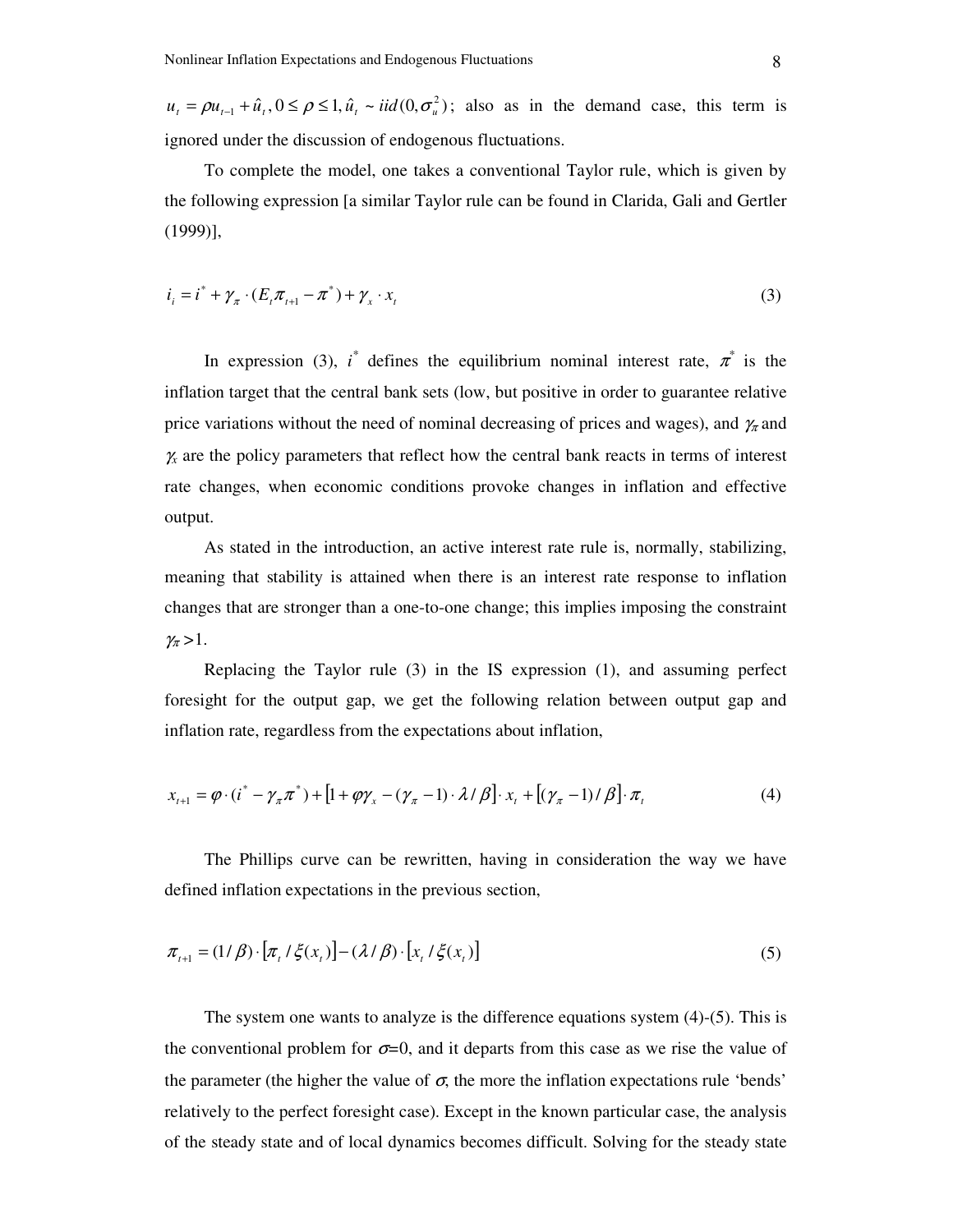one would obtain multiple equilibria (a third order polynomial would be obtained and thus three equilibrium points would arise); nevertheless, the combinations of parameters that define the steady state points are cumbersome and it becomes difficult to extract some meaningful information from them. Without the steady state values, local dynamic analysis is not feasible as well. The next section concentrates on a global analysis of the underlying dynamics, which is essentially a numerical and graphical analysis.

#### **4. Global Dynamics**

System (4)-(5) involves a linear and a non linear equation. As we will understand below, the presence of this nonlinear equation opens the possibility for the finding of strange dynamics defining the long term behaviour of endogenous variables. Otherwise stated, the following parameter values are considered:  $\beta$ =0.96;  $\gamma$ <sub>x</sub>=0.5;  $\gamma$ <sub>x</sub>=2.2;  $\sigma$ =25;  $\varphi$ =0.01;  $\lambda$ =0.75;  $\pi$ <sup>\*</sup>=0.02;  $x$ <sup>\*</sup>=0.03; *i*<sup>\*</sup>=0.01. Note that for reasonable initial values of variables inflation and output gap, we find no limit for the basin of attraction, and therefore any value economically meaningful can be considered for the matter at hand.

We begin by presenting some bifurcation diagrams.<sup>1</sup> Figures 2 and 3 display the long term possible outcomes of the output gap and the inflation rate for different values of the parameter that defines the nature of the monetary policy ( $\gamma$ <sup> $\approx$ </sup>) respects to a passive monetary policy and  $\gamma_{\pi}>1$  to an active policy). The most striking and important evidence in this figures is that instability prevails for a passive interest rate rule, that is, when the central bank responds to the rise of inflation with a less than one-to-one variation in the nominal interest rate. Instability is characterized in this case by a divergence of the output gap to infinity and of the inflation rate to zero. When the policy parameter assumes a value higher than one, the modified nonlinear expectations model implies the presence of cycles of multiple orders until an extremely high value of the parameter is attained.

Basically, we note that some regions in figures 2 and 3 define cases in which low periodicity cycles exist, while in other areas of the graphics it is evident the presence of chaos: the variable can assume practically any value on a given interval.

We will highlight further the presence of endogenous fluctuations in the figures that follow; nevertheless just by looking to the bifurcation diagrams (that are drawn for

 $\ddot{\phantom{a}}$ 

<sup>1</sup> The various figures presented in this section are drawn using IDMC software (interactive Dynamical Model Calculator). This is a free software program available at www.dss.uniud.it/nonlinear, and copyright of Marji Lines and Alfredo Medio.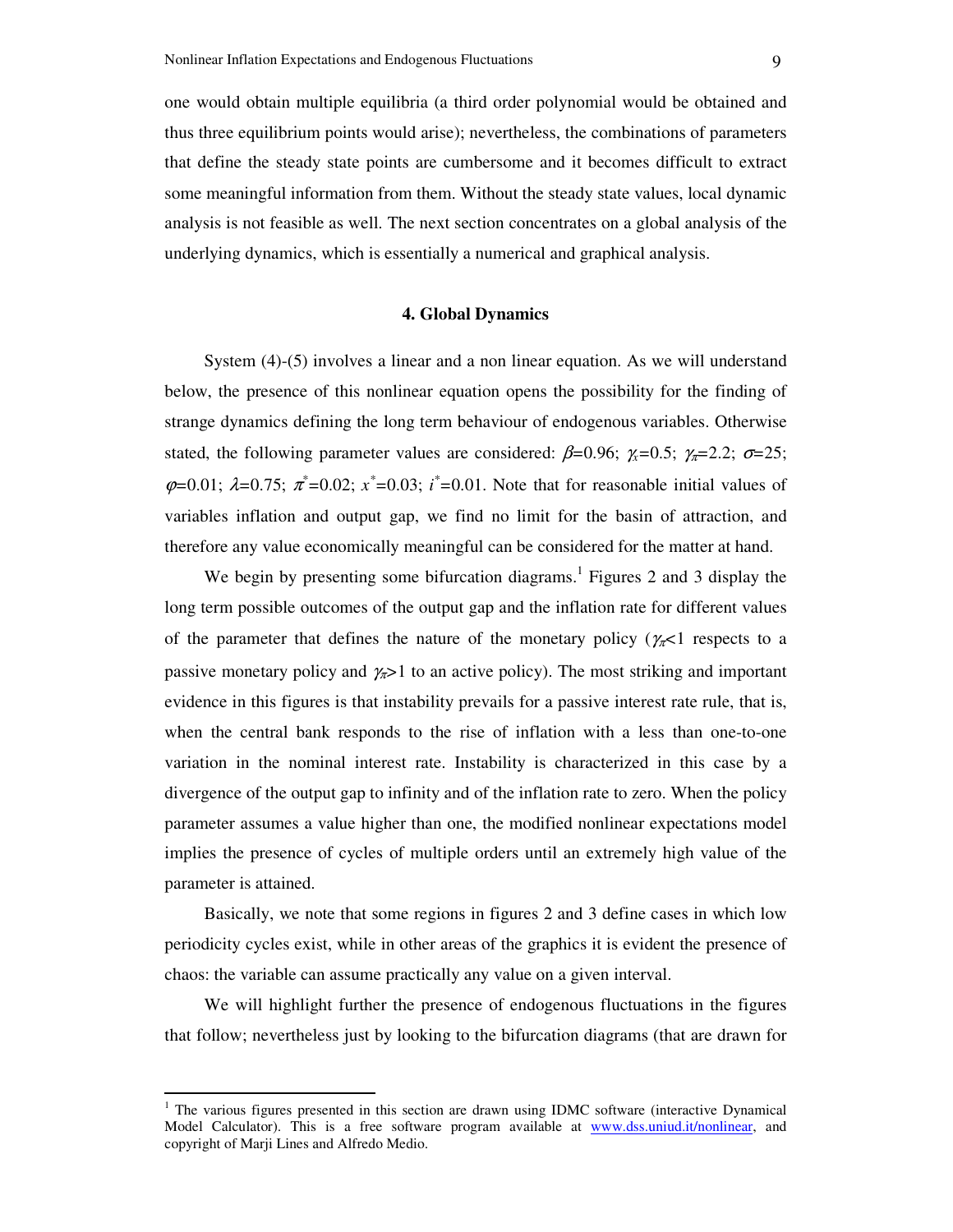the 1,000 observations after the first 1,000 transient ones) it is evident that a-periodicity arises.



**Figure 2 – Bifurcation Diagram (** $\gamma_{\mathbf{x}} x_t$ **).** 



**Figure 3 – Bifurcation Diagram (** $\gamma_{\bm{\pi}}\pi$ **).** 

To explore further the dynamics of the modified expectations monetary policy problem, other bifurcation diagrams are drawn (figures 4 to 7). Both for the parameter attached to the inflation expectation rule and for the price stickiness parameter it is clear the presence of cycles and chaotic motion. Note, more precisely, that the degree of chaoticity is higher for a low value of  $\sigma$ , and that for  $\lambda$  chaos is present for almost every possible value of this price stickiness parameter.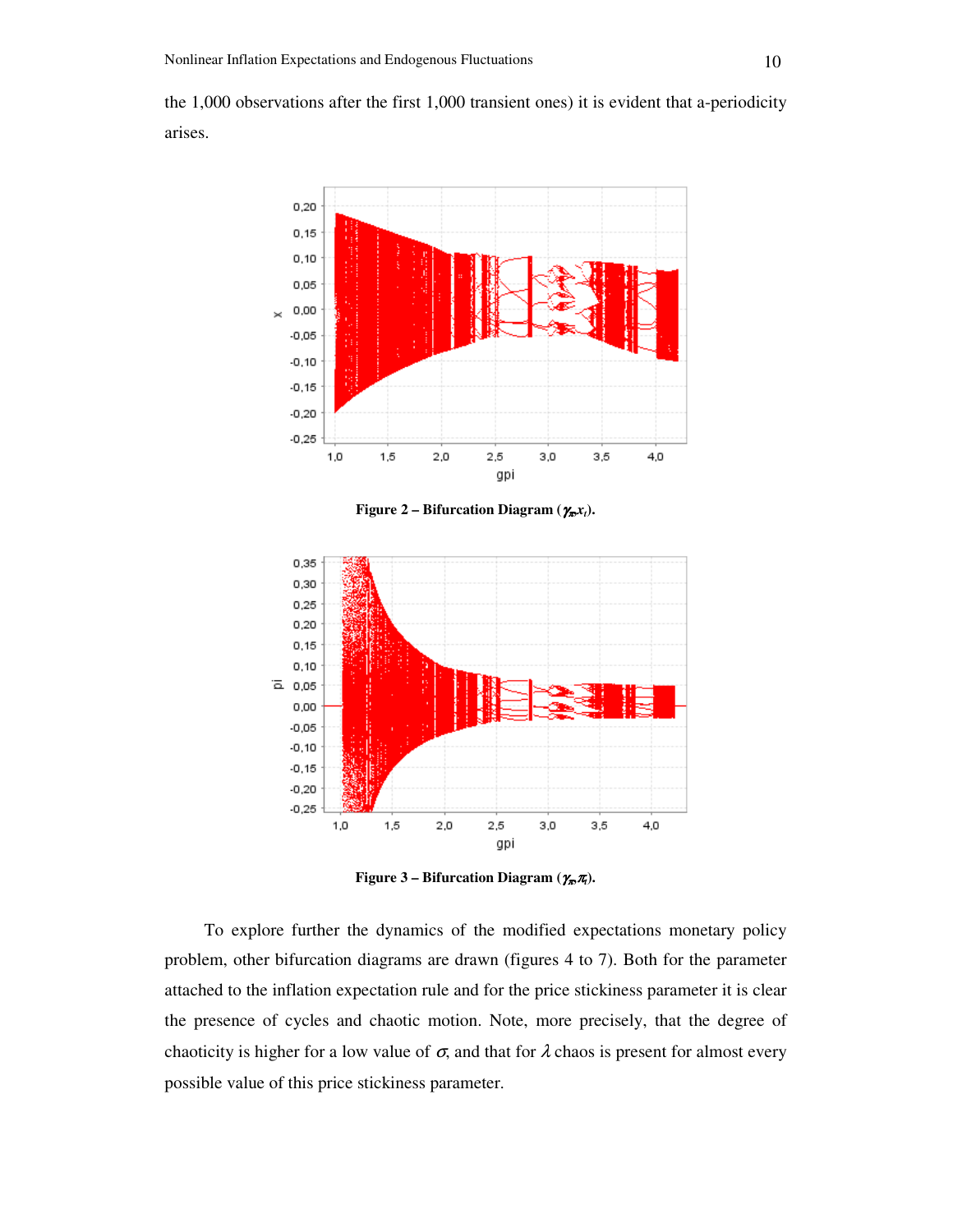









**Figure 6 – Bifurcation Diagram (** $\lambda x_t$ **).**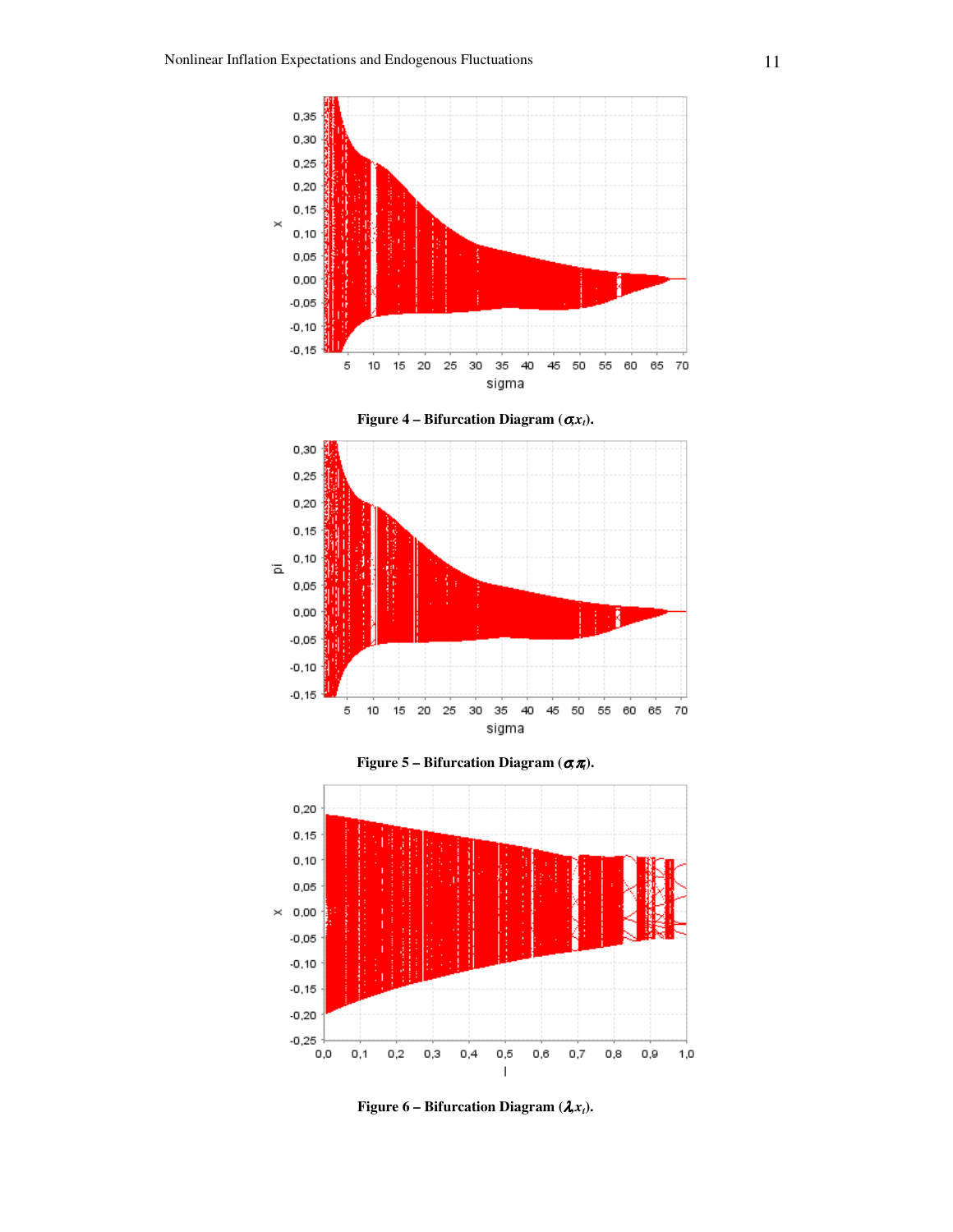

**Figure 7 – Bifurcation Diagram**  $(\lambda, \pi)$ **.** 

One can explore as well the presence of cycles of different orders in the space of parameters. With figures 8 to 10, we are able to observe that all sorts of periodicities are obtainable for different values of parameters. Regions in white contain the possibility of chaotic motion. These figures reveal that the dynamic system is deeply sensitive to small changes in almost all parameter values. Recall that instability is ruled out when an active interest rate rule is assumed, but for high values of  $\gamma_{\pi}$  (above 4 – 4.5) cyclical motion arises (note that the fixed point stability result that characterizes the linear model only arises for extremely high levels of  $\sigma$ .

In what concerns the relation between the interest elasticity and the price stickiness parameter, figure 9 reveals that although we have chosen to work with a low value of the interest elasticity, the same kind of dynamic behaviour is observable for higher values of this parameter, while changes in  $\lambda$  tend to modify the periodicity of cycles but they continue to be present. Finally, the relation between the discount factor and the target value for the output gap is also capable of generating cycles of multiple orders. The figure is presented for a discount factor higher than 0.5, because for lower values it begins to appear a wide region of instability; relatively to the output gap target, this apparently reveals a symmetric behaviour for values above and below 0.04 (more or less).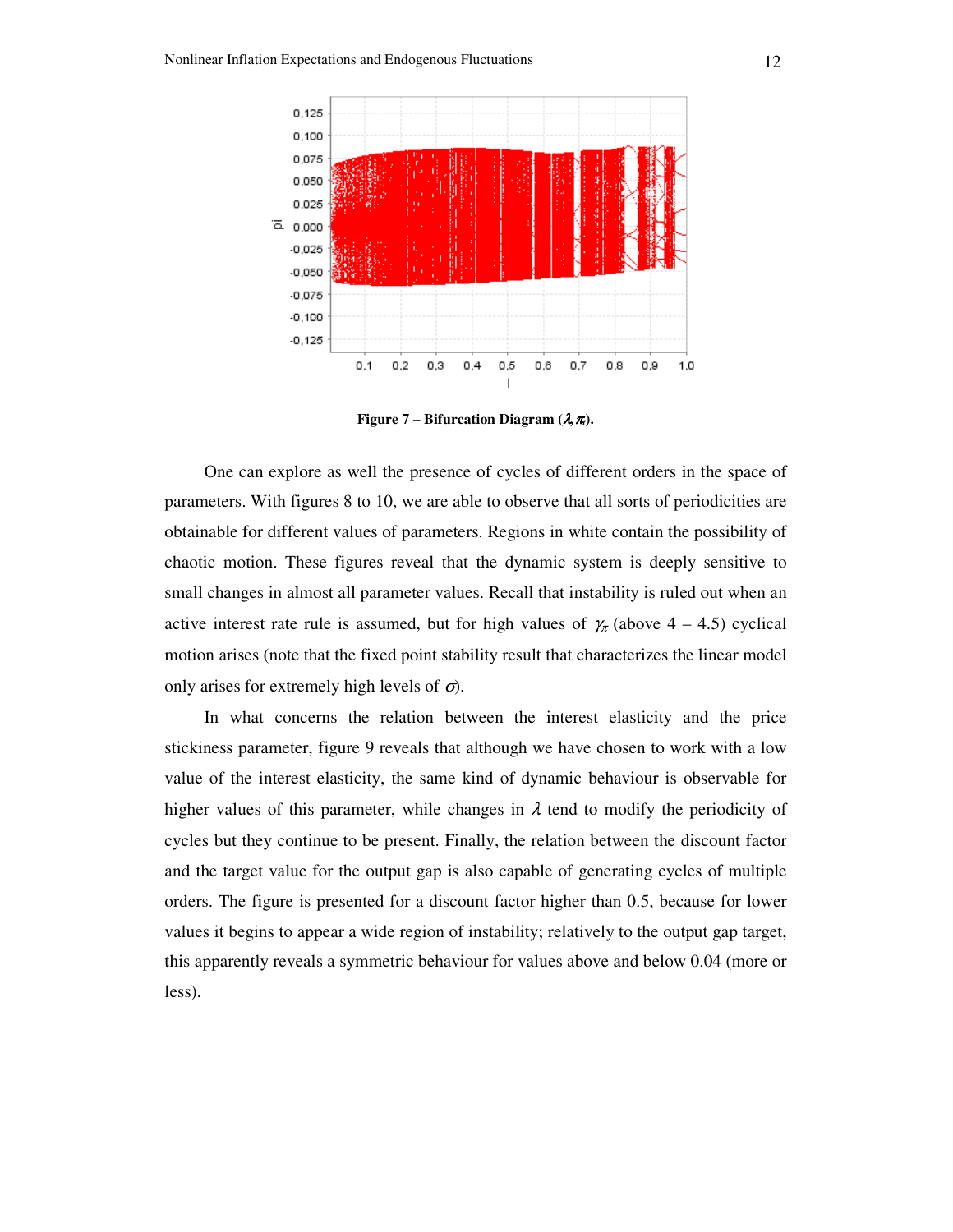





**Figure 9 – Cycles in the space of parameters**  $(\lambda, \varphi)$ **.** 



**Figure 10 – Cycles in the space of parameters**  $(\boldsymbol{\beta} x^*)$ **.**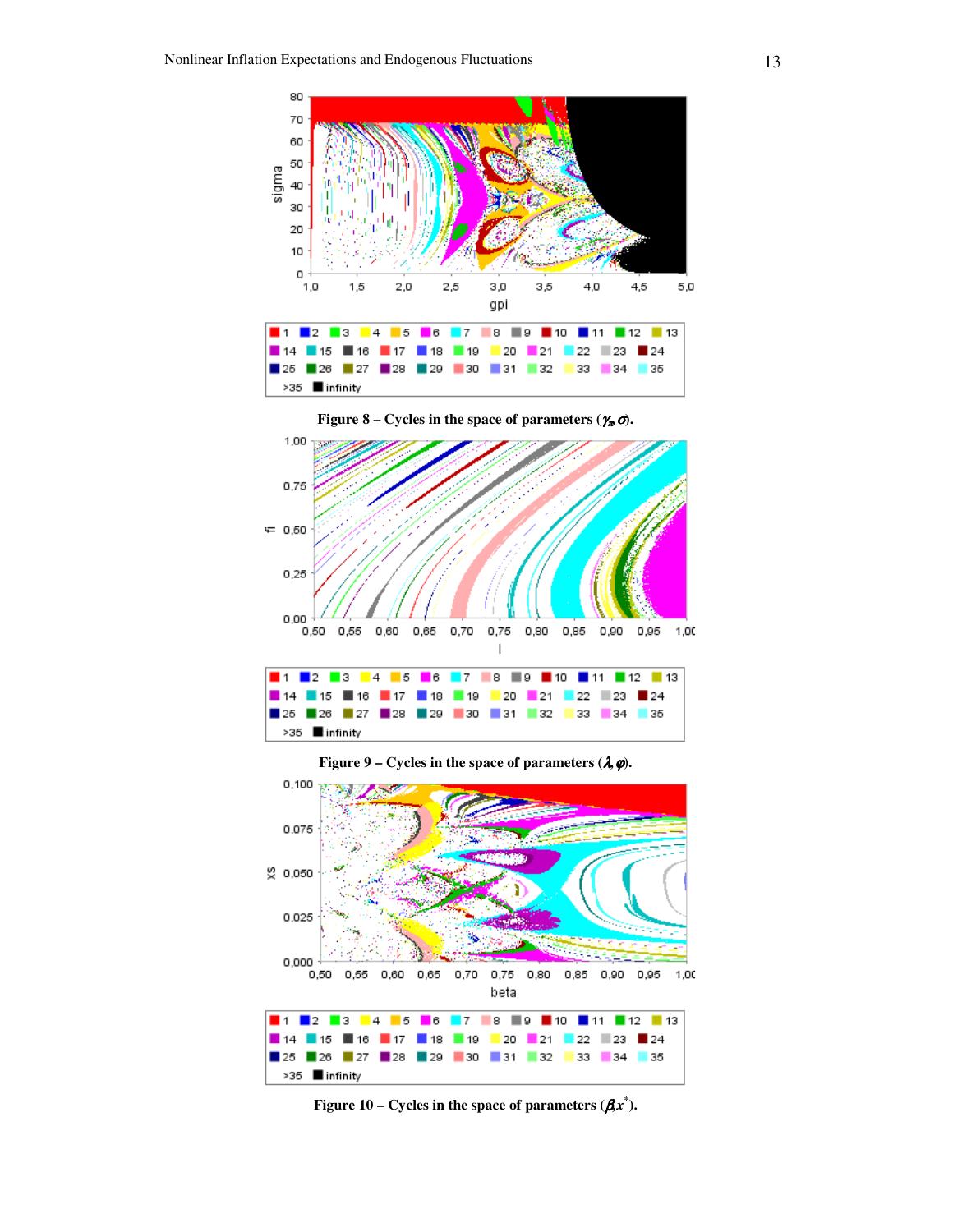We now take the set of parameter values defined in the beginning of this section to present some attractors, i.e., the long term relation between our two endogenous variables. Figure 11 considers precisely the initial set of values. To understand how the dynamics can be modified, we vary some of the parameter values to present the graphics in figures 12 to 15. All the attractors are drawn with 100,000 iterations after excluding the first 1,000 transients.



**Figure 12 – Attractor**  $(x_t, \pi)$ ,  $\gamma_{\pi} = 4.2$ .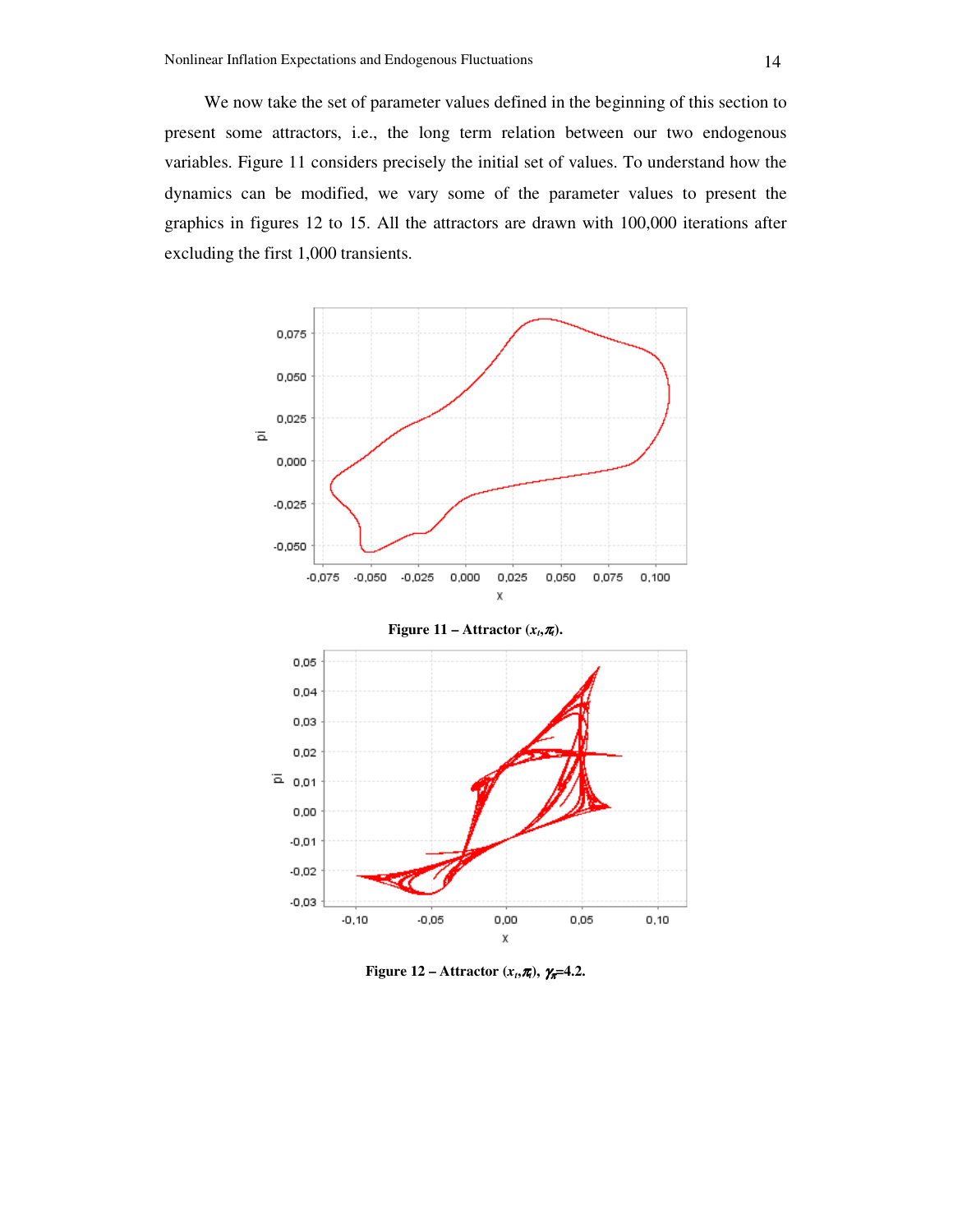

**Figure 15 – Attractor**  $(x_t, \pi_t)$ ,  $\beta = 0.7$ .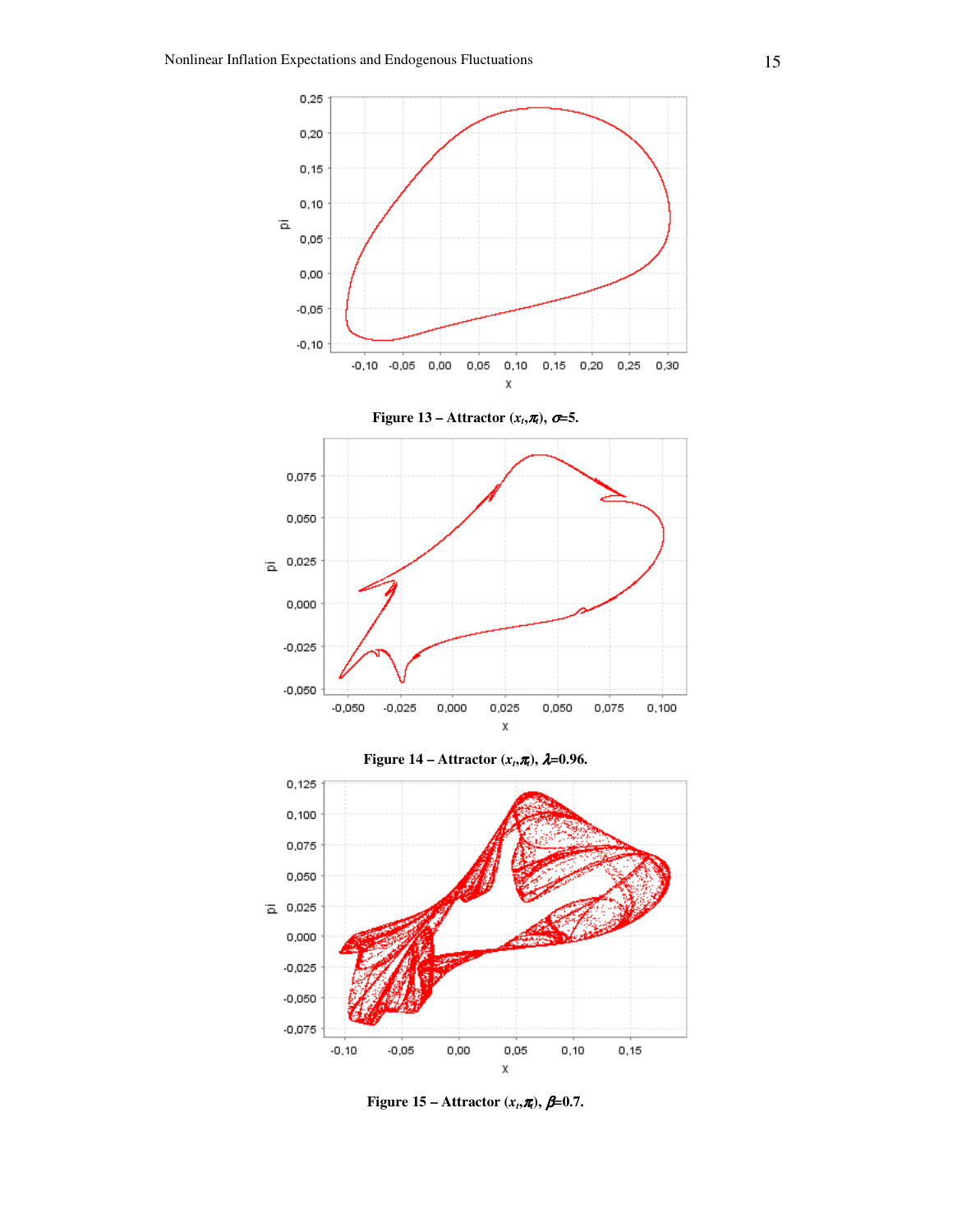Finally, two pairs of long term time series are presented, in order to illustrate the existence of endogenous cycles. Note that both variables can assume positive and negative values, that is, periods of inflation and deflation are observed, as well as periods when the effective output is above or below the potential level (figures 16 to 19).



**Figure 17 –Time series** <sup>π</sup>*<sup>t</sup>* **.**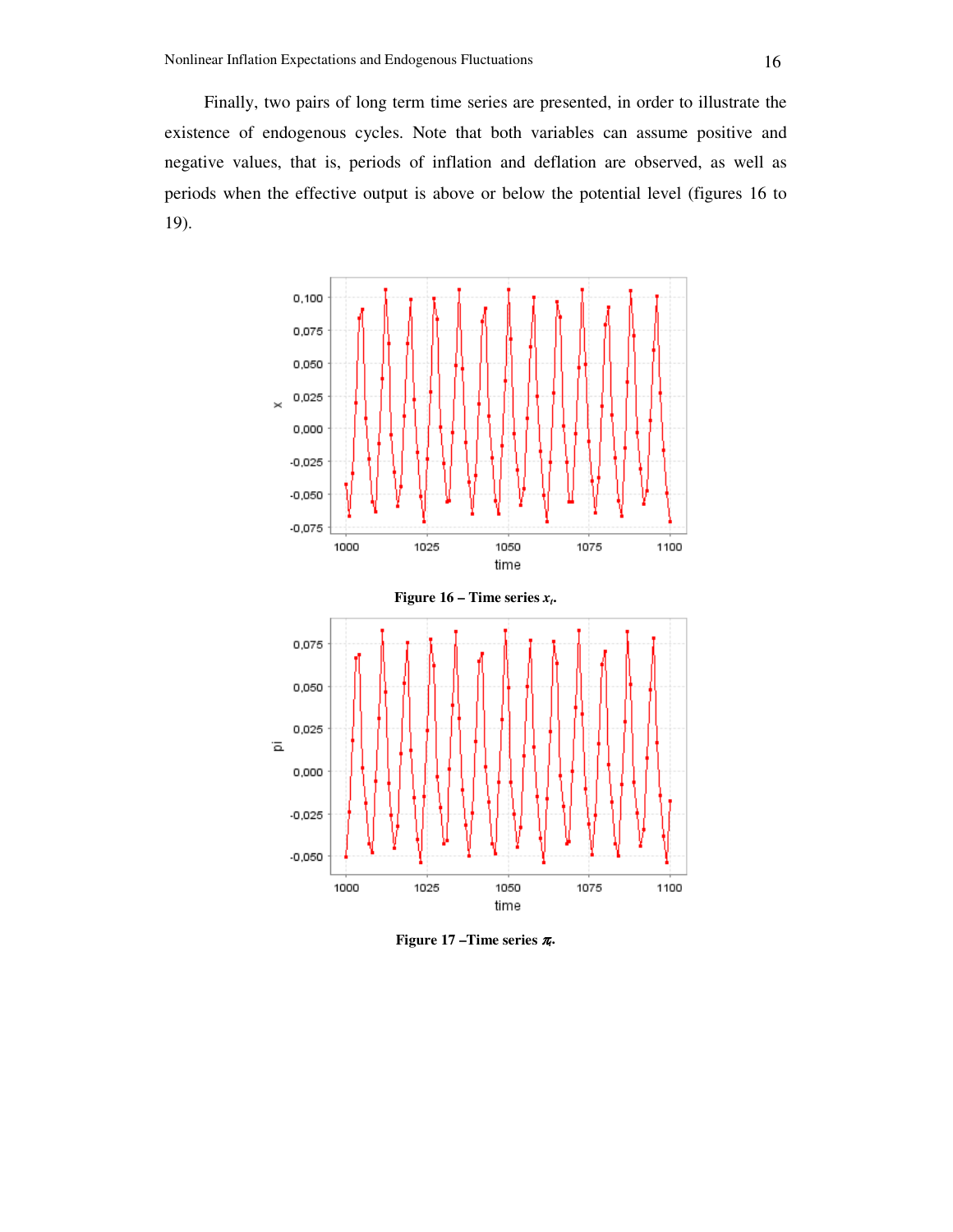

**Figure 19 – Time series π, γπ=4.2.** 

#### **5. Growth Implications**

Monetary policy analysis is undertaken through two state equations that define short-run economic conditions. These can be integrated with a long term growth analysis. Growth models are generally developed under a competitive framework and they are specially designed to analyze the trend of growth, i.e., they are built in order to characterize potential output motion. Consider a capital accumulation equation

$$
k_{t+1} = Ak_t^{\alpha} - c_t + (1 - \delta) \cdot k_t, \ \ k_0 \ \text{given} \tag{6}
$$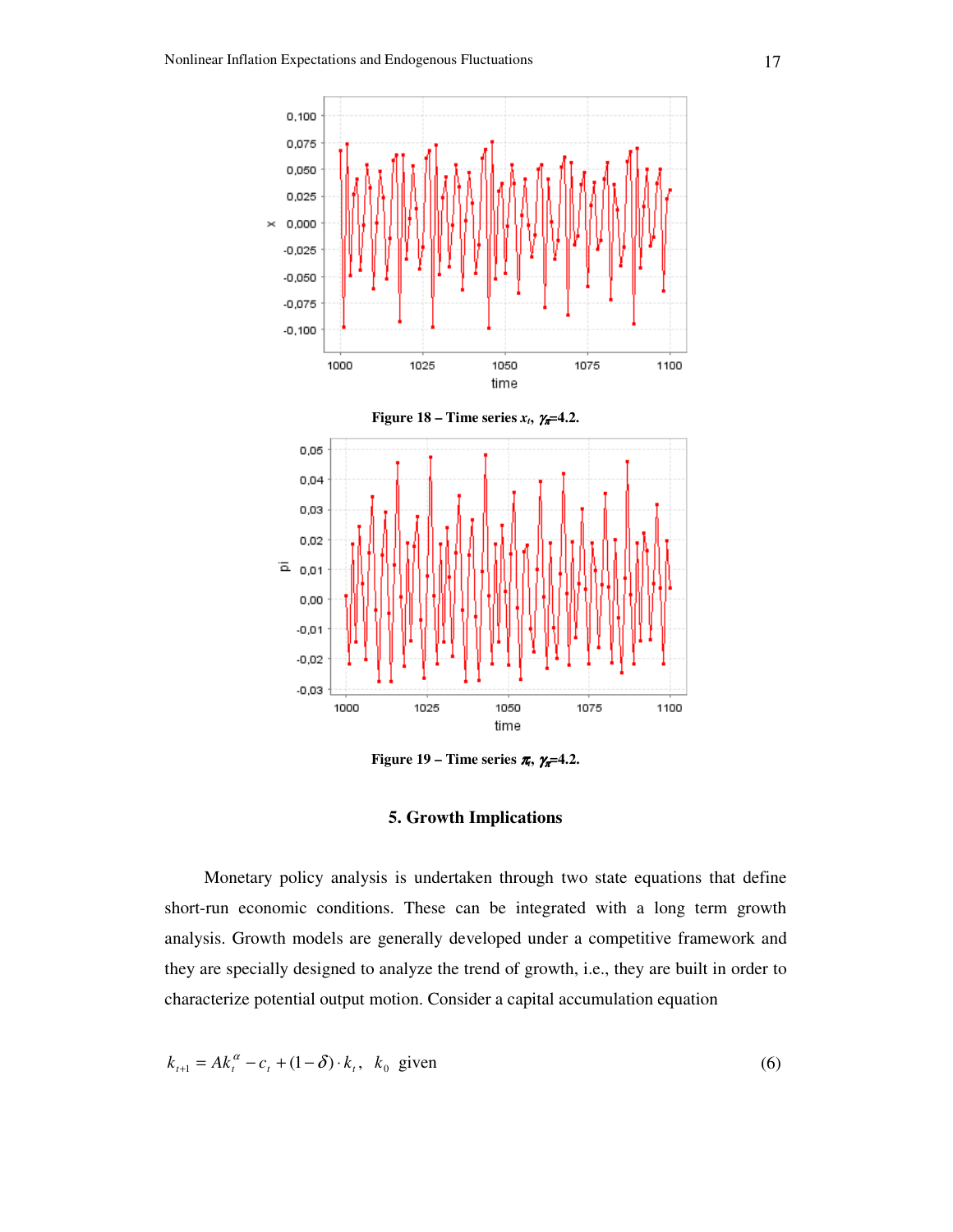In this equation,  $k_t$  and  $c_t$  represent, respectively, per capita physical capital and consumption. Parameter  $A > 0$  is a technological index,  $0 < \alpha < 1$  and  $\delta$  defines a positive depreciation rate. From growth literature it is well known that, given a representative agent that maximizes an intertemporal flow of consumption utility functions, the growth problem is reduced to a two equations system describing the motion in time of the consumption and the capital variable. Then, the long term behaviour of output can be withdrawn from the production function, once we know how the rule of capital accumulation and the optimization behaviour of the representative consumer imply a given path for the capital stock.

Therefore, we can use the growth problem to get to the potential level of output,  $\hat{y}_t = Ak_t^{\alpha}$ . In the real world, we are not concerned with how much it is possible to produce, but how much it is effectively produced. Given the proposed notion of output gap, effective output comes:  $y_t = \hat{y}_t \cdot e^{x_t}$  $y_t = \hat{y}_t \cdot e^{x_t}$ . In terms of growth rates, 1 ˆ ˆ  $\frac{1}{1} - 1 = \frac{\hat{y}_{t+1} \cdot e^{x_{t+1}}}{2} -$ ⋅  $\frac{+1}{-1} - 1 = \frac{\hat{y}_{t+1} \cdot e^{x_{t+1}}}{2}$ *t t x t x t t t*  $\hat{y}$ <sub>t</sub>  $\cdot$  e  $\hat{y}_{t+1} \cdot e$ *y*  $y_{t+1}$  – 1 =  $\frac{\hat{y}_{t+1} \cdot e^{x_{t+1}}}{2}$  – 1.

If the competitive growth model is stable, and neoclassical features define it (i.e., output does not grow in the steady state due to endogenous forces) this means that in the long run we find a fixed point stable result for the potential output, and thus  $\hat{y}_{t+1} = \hat{y}_t$ ; the growth rate of effective output becomes, then,  $\frac{y_{t+1}}{y_{t+1}} - 1 = \frac{e^{x_{t+1}}}{x} - 1$ *t t x x t t e e y*  $y_{t+1} - 1 = \frac{e^{x_{t+1}}}{x} - 1$ , that is, the growth rate of effective output depends solely on the growth rate of the output gap. If, instead of neoclassical growth, we take the assumption that the growth model is endogenous (a positive constant growth rate defines the steady state), then potential output grows at a given rate *γ*, meaning that  $\hat{y}_{t+1} = (1 + \gamma) \cdot \hat{y}_t$ . Also in the case of endogenous growth, one can present effective output growth as a function of the output gap, as follows:

$$
\frac{y_{t+1}}{y_t} - 1 = \frac{(1+\gamma) \cdot e^{x_{t+1}}}{e^{x_t}} - 1.
$$

The previous reasoning intends to conciliate growth analysis, that under market clearing conditions clearly aims at explaining growth tendencies, with the short run analysis provided by the monetary policy problem: because nominal and real economic conditions are jointly determined in the short term, and since expectations are not necessarily the simple result of a perfect foresight evaluation, then fluctuations can be explained in this policy framework and later added to the growth setup. In this way, we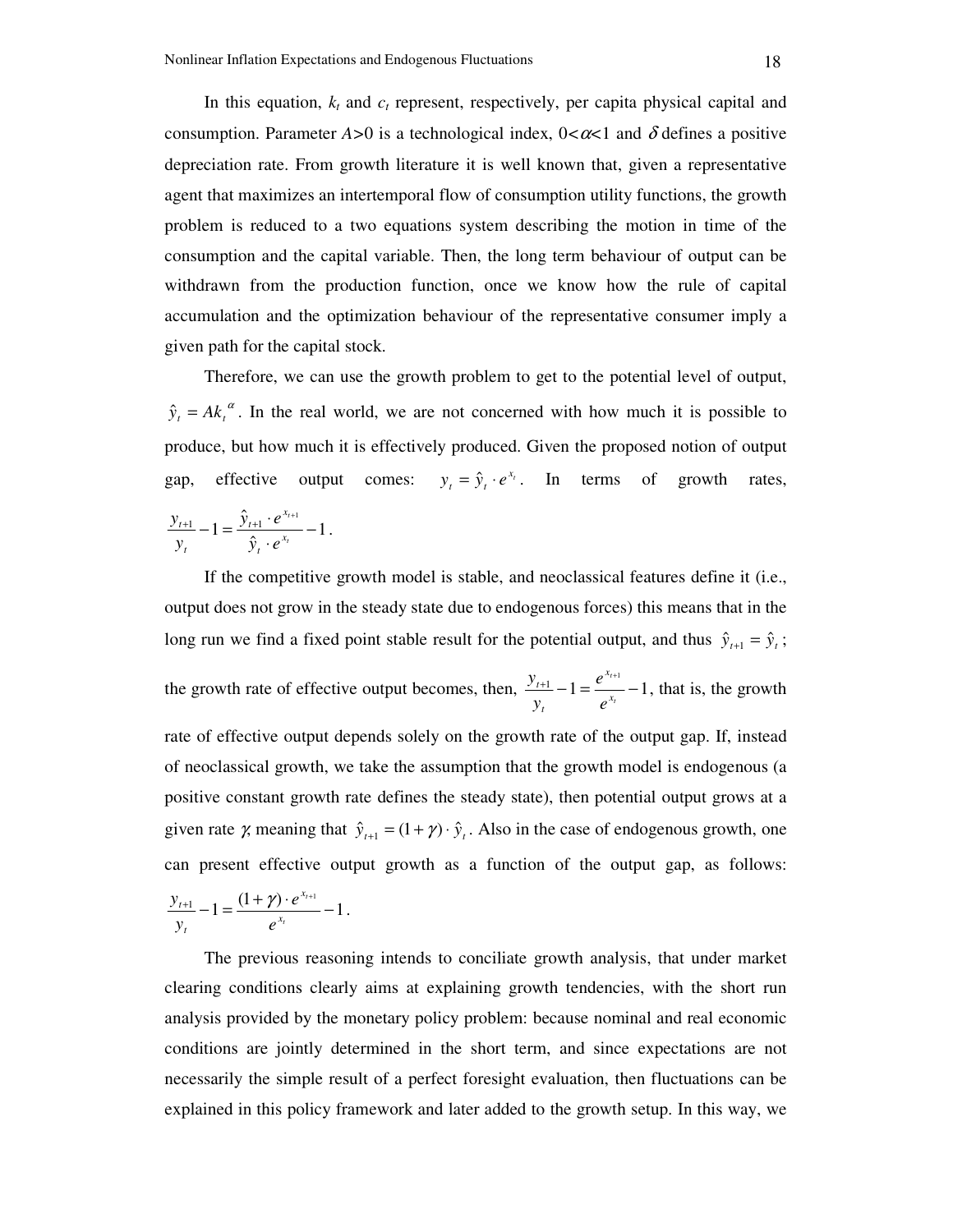strongly emphasize the idea that business cycles are a short run phenomenon that influences the shape of effective growth in time.

To finish, we present a simple graphical example, taking the benchmark numerical values of the previous section. For those values, one has concluded that endogenous irregular cycles were present. Now, consider that the potential growth rate (derived from a growth / capital accumulation setup) is, e.g.,  $3\%$  ( $\gamma$ =0.03). Using the definition of effective output derived above, and taking the time series of the output gap in figure 16, we display in figure 20 the long term time series of the effective output variable: the variable gravitates around the potential value, but since the output gap is not constant, then effective output is subject to endogenous fluctuations.



**Figure 20 – Time series of the growth rate of the effective output (**γ*=***0.03).** 

### **6. Conclusions**

The new Keynesian monetary policy model has two fundamental features: it establishes aggregate demand and aggregate supply relations that are dynamic and subject to the influence of expectations about next period values for real and nominal variables (these relations are derived from well structured micro foundations); and it introduces the relevant role of authorities in choosing the path of the nominal interest rate that best serves the purpose of guaranteeing price stability. It is important to keep in mind that price stability is not necessarily guaranteed by solving an intertemporal optimal control problem, because this can guarantee a steady state that is close to the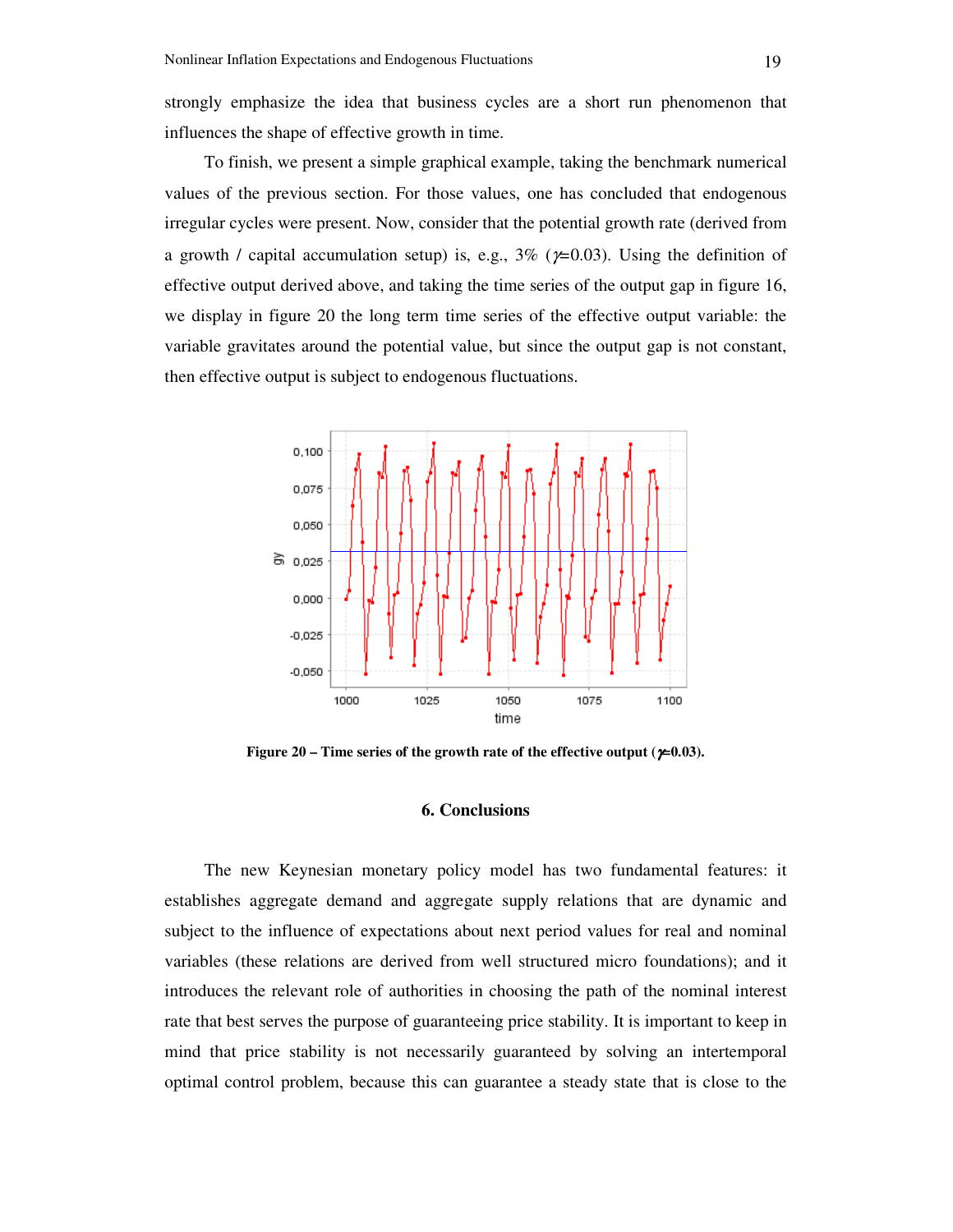target defined by the central bank, but that can eventually never be reached given the stability properties of the underlying difference equations system.

Therefore, the model under consideration constitutes not only a good description of private economic behaviour in the short run, but it is also a relevant tool for policy analysis and intervention. The model can be presented in multiple forms, and slightly modified in many ways. Recent literature has proved that slight changes in the benchmark presentation can lead to significant changes in the underlying dynamics, what modifies as well the policy implications one is able to withdraw. In the present paper we have tried to include an additional change relatively to the original model – the idea was essentially to assume that agents do not forecast inflation in a perfect way; even if they possess all the necessary information to decide, they will adjust expectations about inflation to the moment of the business cycle we are in: periods of expansion are understood as periods where inflation will rise faster, while moderate periods of recession imply a feeling that inflation will fall.

This change in the model's structure introduces significant changes into the dynamics. The model gains a non linear character, and as a result we find cycles and chaos for different values of parameters, that replace the unique fixed point result that the original model is able to reproduce. The implications are many: first, monetary policy, that is, the choice of a nominal interest rate rule, no longer gives a long term absolutely predictable outcome; second, price stability will depend on the degree in which private agents are influenced by output gap changes when formulating expectations; third, it is the short run relation between nominal and real variables that induces cycles and not the process of capital accumulation, from which one can only withdraw a constant trend of growth.

#### **References**

- Akerlof, G.; W. Dickens and G. Perry (2001). "Options for Stabilization Policy." *The Brookings Institution Policy Brief*, nº69, pp. 1-8.
- Barro, R. J. and D. B. Gordon (1983). "A Positive Theory of Monetary Policy in a Natural Rate Model." *Journal of Political Economy*, vol. 91, pp.589-610.
- Benhabib, J.; S. Schmitt-Grohé and M. Uribe (2001). "The Perils of Taylor Rules." *Journal of Economic Theory*, vol. 96, pp. 40-69.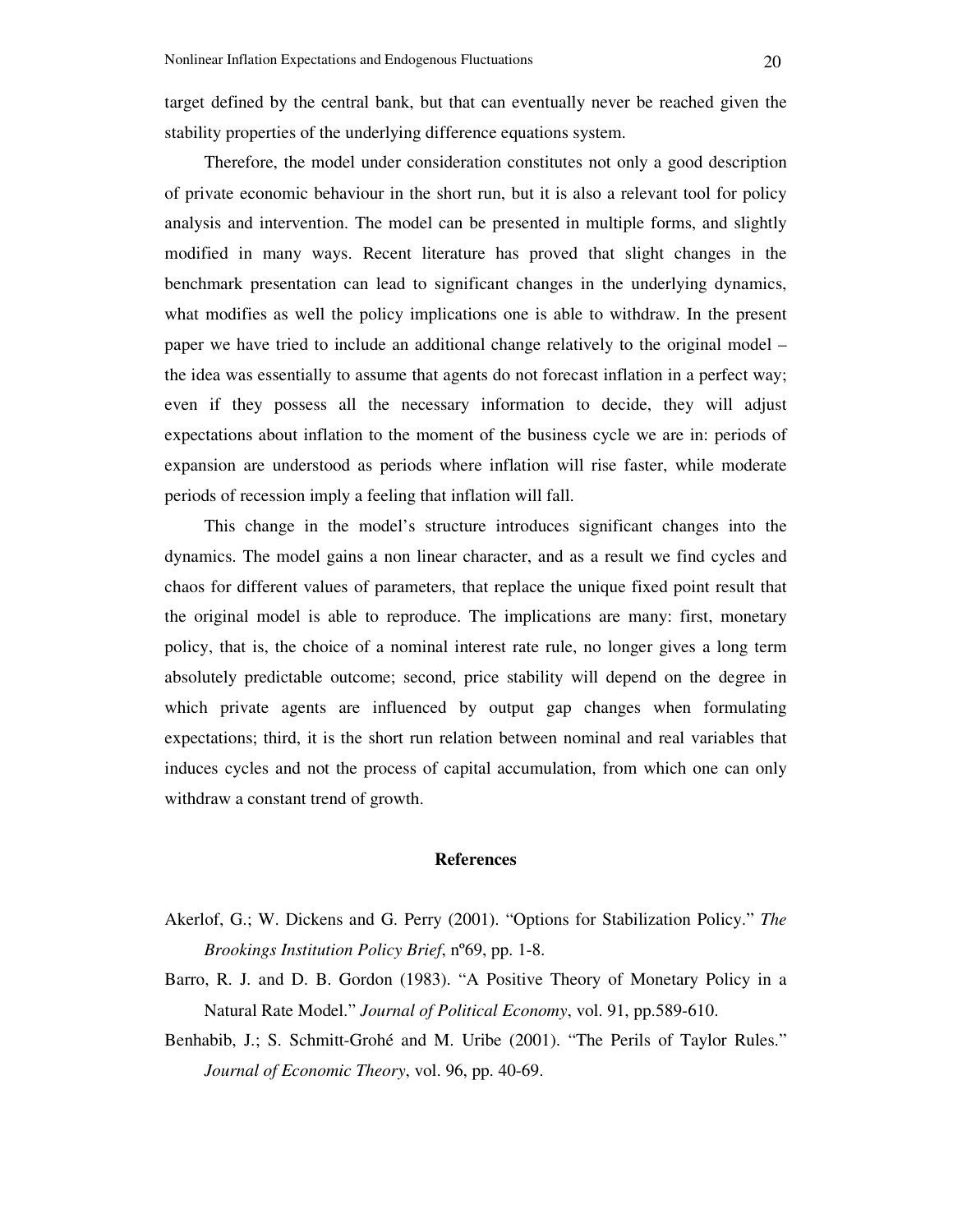- Benigno, P. and M. Woodford (2005). "Inflation Stabilization and Welfare: the Case of a Distorted Steady-State." *Journal of the European Economic Association*, vol. 3, pp. 1185-1236.
- Branch, W. and B. McGough (2006). "Monetary Policy and Heterogeneous Expectations in a New Keynesian Model." University of California and Oregon State University.
- Calvo, G. (1983). "Staggered Prices in a Utility Maximizing Framework." *Journal of Monetary Economics*, vol. 12, pp. 383-398.
- Clarida, R.; J. Gali and M. Gertler (1999). "The Science of Monetary Policy: A New Keynesian Perspective." *Journal of Economic Literature*, vol. 37, pp. 1661-1707.
- Clark, P.; D. Laxton and D. Rose (1996). "Asymmetry in the U.S. Output-Inflation Nexus." *IMF Staff Papers*, vol. 43, pp. 216-251.
- Cukierman, A. (2000). "The Inflation Bias Result Revisited." *Tel-Aviv University working paper*.
- Debelle, G. and D. Laxton (1997). "Is the Phillips Curve Really a Curve? Some Evidence for Canada, the UK and the US." *IMF Staff Papers*, 44.
- Dolado, J.; R. Pedrero and F. J. Ruge-Murcia (2004). "Nonlinear Monetary Policy Rules: Some New Evidence for the U.S." *Studies in Nonlinear Dynamics & Econometrics*, vol. 8, issue 3, article 2, pp. 1-32.
- Evans, G. W. and S. Honkapohja (2001). *Learning and Expectations in Macroeconomics*. Princeton, New Jersey: Princeton University Press.
- Gomes, O. (2006). "Optimal Monetary Policy under Heterogeneous Expectations." *The ICFAI Journal of Monetary Economics*, vol. IV, pp. 32-51.
- Gomes, O.; D. A. Mendes; V. M. Mendes and J. Sousa Ramos (2006*a*). "Chaotic Dynamics in Optimal Monetary Policy with a Nonlinear Phillips Curve." *ISCTE-Lisbon working paper*.
- Gomes, O.; V. M. Mendes, D. A. Mendes and J. Sousa Ramos (2006*b*). "Heterogeneous Inflation Expectations and the Stability of Monetary Policy." *ISCTE-Lisbon working paper*.
- Goodfriend, M. and R. G. King (1997). "The New Neoclassical Synthesis and the Role of Monetary Policy." in B. Bernanke and J. Rotemberg (eds.), *NBER Macroeconomics Annual* 1997, Cambridge, Mass.: MIT Press, pp. 231-282.
- Jensen, C. (2005). "Expectations, Learning and Discretionary Policymaking." *Southern Methodist University* working paper.